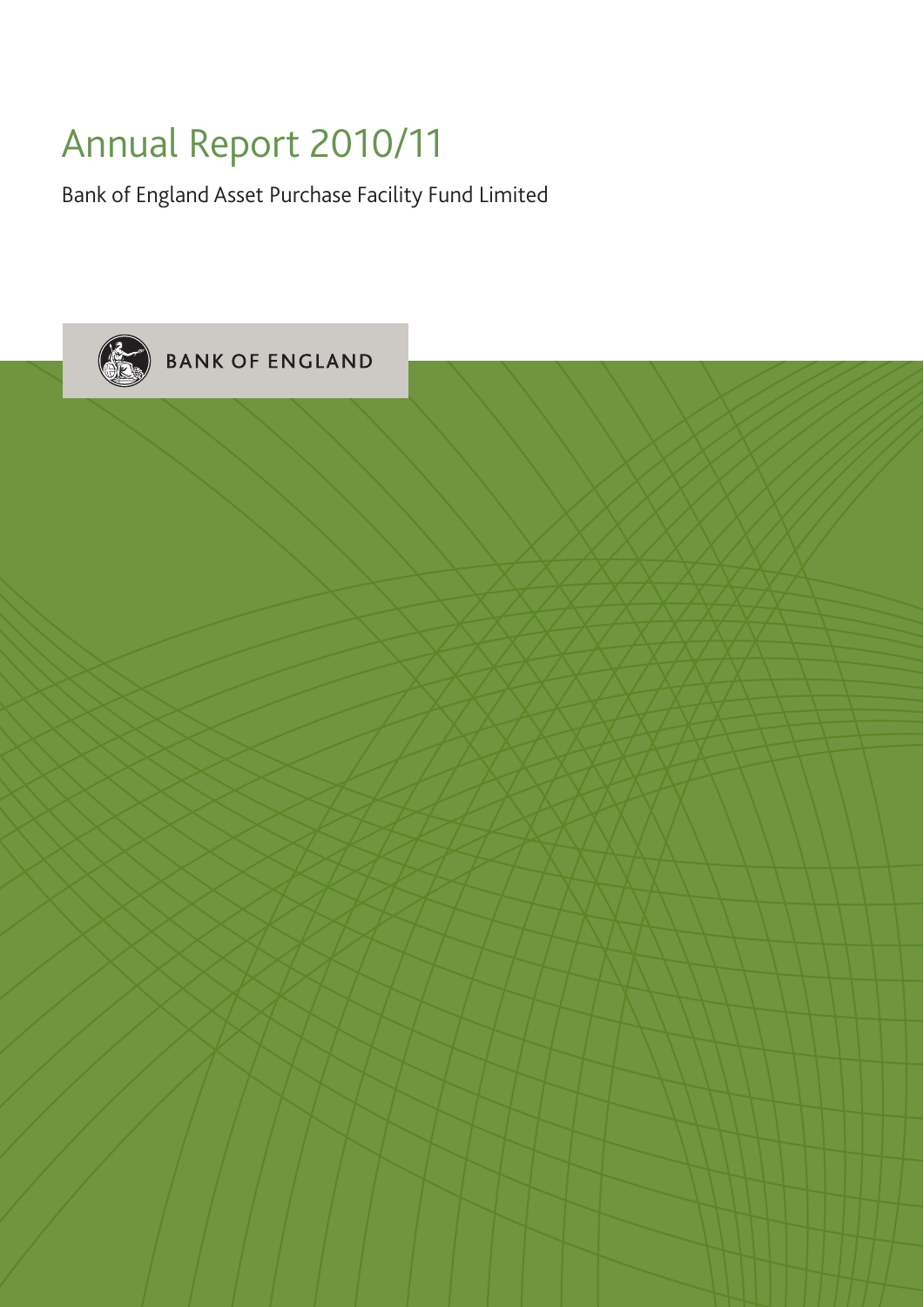# **Directors' Report for the year ended 28 February 2011**

The Directors present their report and the audited financial statements of the Bank of England Asset Purchase Facility Fund Limited ('the Company') for the year ended 28 February 2011.

#### **Business review and principal activity**

The Company was established as a wholly-owned subsidiary by the Bank of England ('the Bank') on 30 January 2009 in order to fulfil the remit of the Chancellor of the Exchequer given to the Bank on 19 January 2009(1) and detailed in an exchange of letters with the Governor of the Bank of England on 29 January 2009. This remit was subsequently expanded to enable the Company's operations to be used as a monetary policy instrument, at the request of the Monetary Policy Committee (MPC) of the Bank, as detailed in the exchange of letters on 17 February 2009 and 3 March 2009. The exchange of letters can be found on the Bank and HM Treasury websites.(2)

#### **Directors**

The Bank's Executive Directors for Monetary Analysis and Statistics and for Markets were Directors of the Company during the year:

Spencer Dale

#### Paul Fisher

The Directors have the benefit of an Indemnity against personal civil liability granted to the Company by HM Treasury in 2009, provided that the Company is not in wilful default or reckless disregard of its obligations.

None of the Directors had a beneficial interest at any time during the financial year in the shares of the Company. As determined by the Directors, the annual report and accounts have been reviewed by the Audit and Risk Committee of the Bank.

#### **Review of 2010/11**

The authorised purchase levels of the Company were unchanged during the year with up to £50 billion private sector assets financed by Treasury bills and the Debt Management Office's cash management operations and up to £200 billion financed by the creation of central bank reserves (up to £50 billion of which can be used to purchase private sector assets) both of which are advanced to the Company in the form of a loan from the Bank.

All drawings against the loan during the year were financed by the issuance of Treasury bills and the Debt Management Office's cash management operations.

On 15 November 2010, the Bank announced a number of changes to the operations of the Company.(3) The Bank provided a twelve months' notice period of its intention to withdraw the Commercial Paper Facility, reflecting improvements in the market. The Credit Guarantee Scheme Bond Secondary Market facility(4) was withdrawn as it was judged no longer necessary given the improvements in financial market functioning seen over the past year. And the Bank announced that it would adapt its reserve process in the Corporate Bond Secondary Market Scheme to permit relatively more sales of corporate bonds. This change reflected the improved conditions in the corporate bond market since the scheme was introduced.

The Bank publishes a quarterly report on the transactions of the Company, and information about the MPC's decisions can be found in the *Inflation Report*. Both reports can be found on the Bank's website.(5)

Since the inception of the Company, total purchases net of sales and redemptions amounted to £199.6 billion (2010: £200.0 billion).

Net purchases less redemptions and sales of gilts have been £198.3 billion (2010: £198.3 billion), commercial paper £nil (2010: £0.2 billion), secured commercial paper less than £0.1 billion (2010: £nil) and corporate bonds £1.3 billion (2010: £1.5 billion).

#### **Risk management**

The Company's operations are fully indemnified by HM Treasury and in return any surplus from these operations after the deduction of fees, operating costs and any tax payable are due to HM Treasury. As such, the Company is not exposed to financial risk, but manages the relevant risks on the underlying portfolio on HM Treasury's behalf.

The Company operates within a control framework agreed with HM Treasury. Subject to the policy objectives, the aim is to minimise overall risk through the appropriate choice of

<sup>(1)</sup> The Chancellor's statement is available at

www.hm-treasury.gov.uk/press\_05\_09.htm.

<sup>(2)</sup> The exchange of letters is available at www.hm-treasury.gov.uk/d/ck\_letter\_boe290109.pdf, www.bankofengland.co.uk/monetarypolicy/pdf/govletter090305.pdf and www.hm-treasury.gov.uk/d/chxletter\_boe050309.pdf.

<sup>(3)</sup> For more details see www.bankofengland.co.uk/publications/news/2010/088.htm.

For more details see www.bankofengland.co.uk/markets/apf/cgs/index.htm

See www.bankofengland.co.uk/publications/other/markets/apf/quarterlyreport.htm for the *Asset Purchase Facility Quarterly Report* and www.bankofengland.co.uk/publications/inflationreport/irlatest.htm for the *Inflation Report.*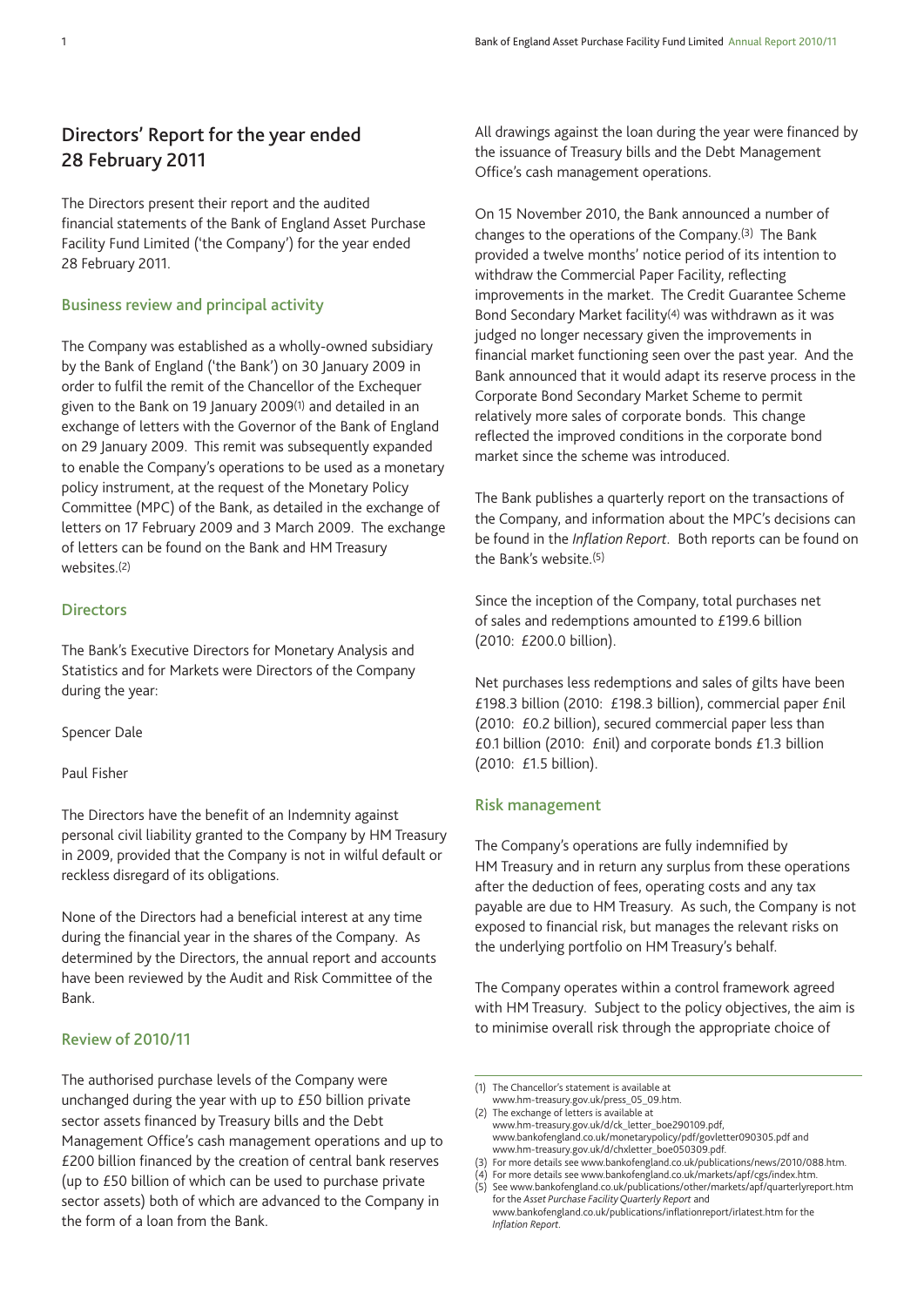portfolio and risk management practices. A set of high-level financial risk parameters is in place for the Company's operations, relating to eligible asset classes, investment limits, credit risk and counterparties.

A Steering Group chaired jointly by the Directors meets on a frequent basis to review the operations of the Company, and board meetings are held quarterly. In addition, an Asset Purchase Facility Corporate Risk Group, chaired by the Head of Risk Management Division of the Bank, supports the monitoring, and where appropriate active management of high-risk exposures, and directs the development of Asset Purchase Facility corporate credit risk policy.

#### **Financial results**

The Company's financial statements for the year ended 28 February 2011 are given on pages 5–14. Debt securities showed a marked-to-market gain, largely due to an increase in the market value of the Company's gilt holdings, this was offset by £9.8 billion due to HM Treasury under the Indemnity, leaving no surplus. Because of the Indemnity, the Company will never show a profit or a loss.

The balance sheet of the Company stood at £209.7 billion at 28 February 2011 (2010: £200.0 billion). The Company's principal liability was the loan from the Bank of £199.9 billion (2010: £200.0 billion), the remaining liability representing the amount payable to HM Treasury under the Indemnity of £9.8 billion (2010: a net receivable from HM Treasury of £1.8 billion). The fair value of the Company's holdings of securities was £197.9 billion (2010: £194.5 billion), of which £196.5 billion represented gilts (2010: £192.8 billion), £1.4 billion corporate bonds (2010: £1.5 billion) and less than £0.1 billion secured commercial paper (2010: £nil). In the current year, a total of £nil other commercial paper was held (2010: £0.2 billion). The Company's cash holdings at the balance sheet date were £11.8 billion, primarily representing coupons received (2010: £3.8 billion).

The Company's accounts do not provide a meaningful guide to the overall impact of its purchases on the public finances. The amount due to or from HM Treasury under the Indemnity does not indicate whether the public sector as a whole made a profit or loss from the Company's asset purchases. The majority of the Company's holdings of securities are gilts, which are liabilities of the broader public sector. So the impact on the public sector as a whole of any change in the market value of the gilts held by the Company is matched by changes in the market value of those gilts on the liability side of the public sector balance sheet.(1) Further information on the broader impact of asset purchases on the economy and the public finances can be found in a speech made by Charlie Bean, the Bank's Deputy Governor for Monetary Policy, in October 2009.(2)

#### **Political and charitable contributions**

The Company made no political or charitable donations or incurred any political expenditure during the year.

#### **Disclosure of information to the Auditor**

The Directors who held office at the date of approval of this Directors' Report confirm that, so far as they are each aware, there is no relevant audit information of which the Company's Auditor is unaware; and each director has taken all the steps that he ought to have taken as a Director to make himself aware of any relevant audit information and to establish that the Company's Auditor is aware of that information.

### **Statement of Directors' responsibilities in respect of the Directors' Report and the financial statements**

The Directors are responsible for preparing the Directors' Report and the financial statements in accordance with applicable law and regulations.

Company law requires the Directors to prepare financial statements for each financial period. Under that law they have elected to prepare the financial statements in accordance with International Financial Reporting Standards (IFRS) as adopted by the EU and applicable law.

Under company law, the Directors must not approve the financial statements unless they are satisfied that they give a true and fair view of the state of affairs of the Company and of the profit or loss of the Company for that period. In preparing these financial statements, the Directors are required to:

- select suitable accounting policies and then apply them consistently;
- make judgments and estimates that are reasonable and prudent;
- state whether they have been prepared in accordance with IFRS as adopted by the EU; and
- prepare the financial statements on the going-concern basis unless it is inappropriate to presume that the Company will continue in business.

The Directors are responsible for keeping adequate accounting records that are sufficient to show and explain the Company's transactions and disclose with reasonable accuracy at any time the financial position of the Company and enable them to ensure that the financial statements comply with the Companies Act 2006. They have general responsibility for

<sup>(1)</sup> The corresponding debt liabilities in the public accounts are not marked to market.

<sup>(2)</sup> See 'Quantitative easing: an interim report', available at

www.bankofengland.co.uk/publications/speeches/2009/speech405.pdf .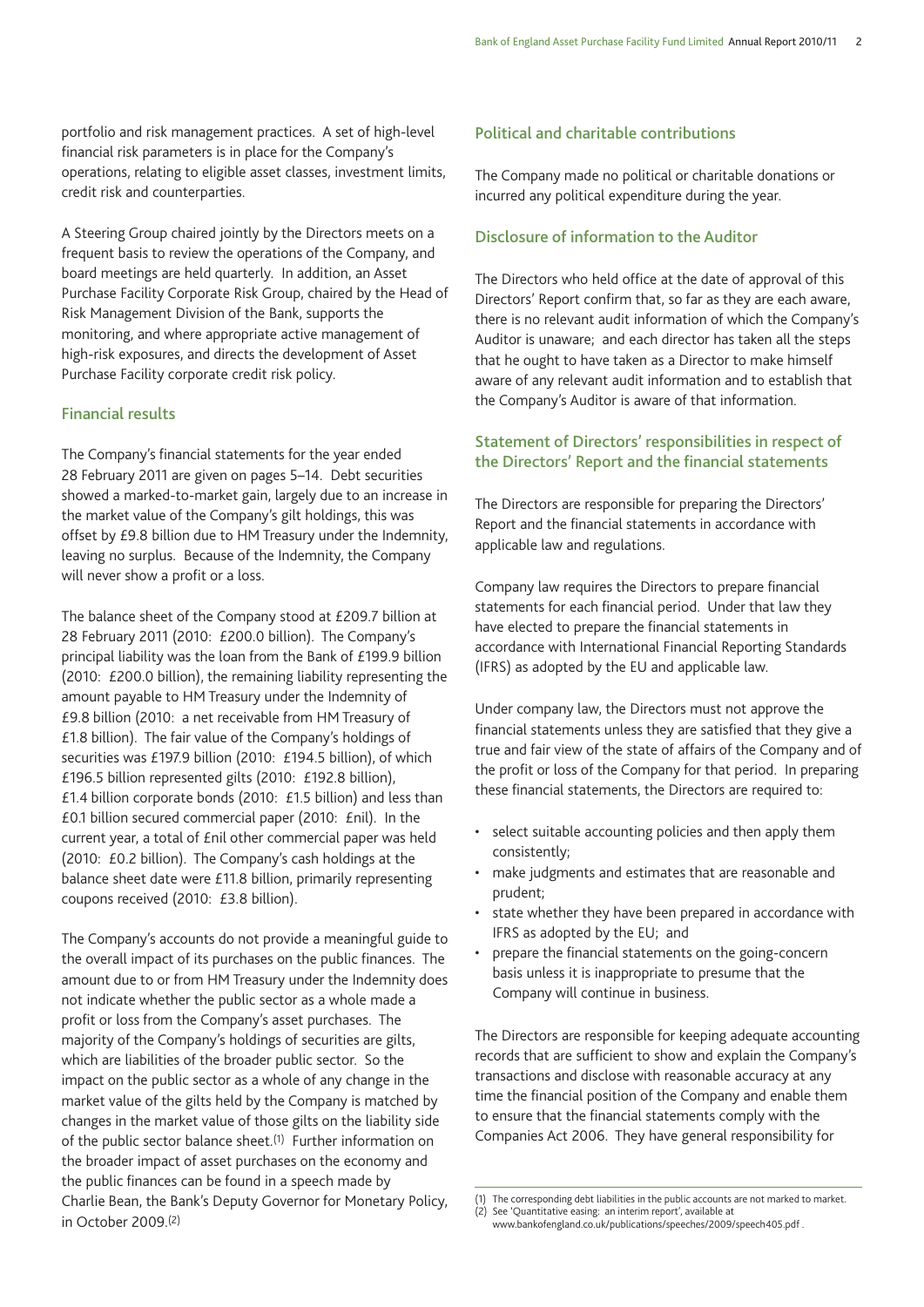taking such steps as are reasonably open to them to safeguard the assets of the Company and to prevent and detect fraud and other irregularities.

The Directors are responsible for the maintenance and integrity of the corporate and financial information included on the Bank of England's website. Legislation in the United Kingdom governing the preparation and dissemination of financial statements may differ from legislation in other jurisdictions.

#### Auditor

KPMG Audit Plc was appointed as Independent Auditor on 8 April 2011.

By order of the board

S Dale Director

P Fisher Director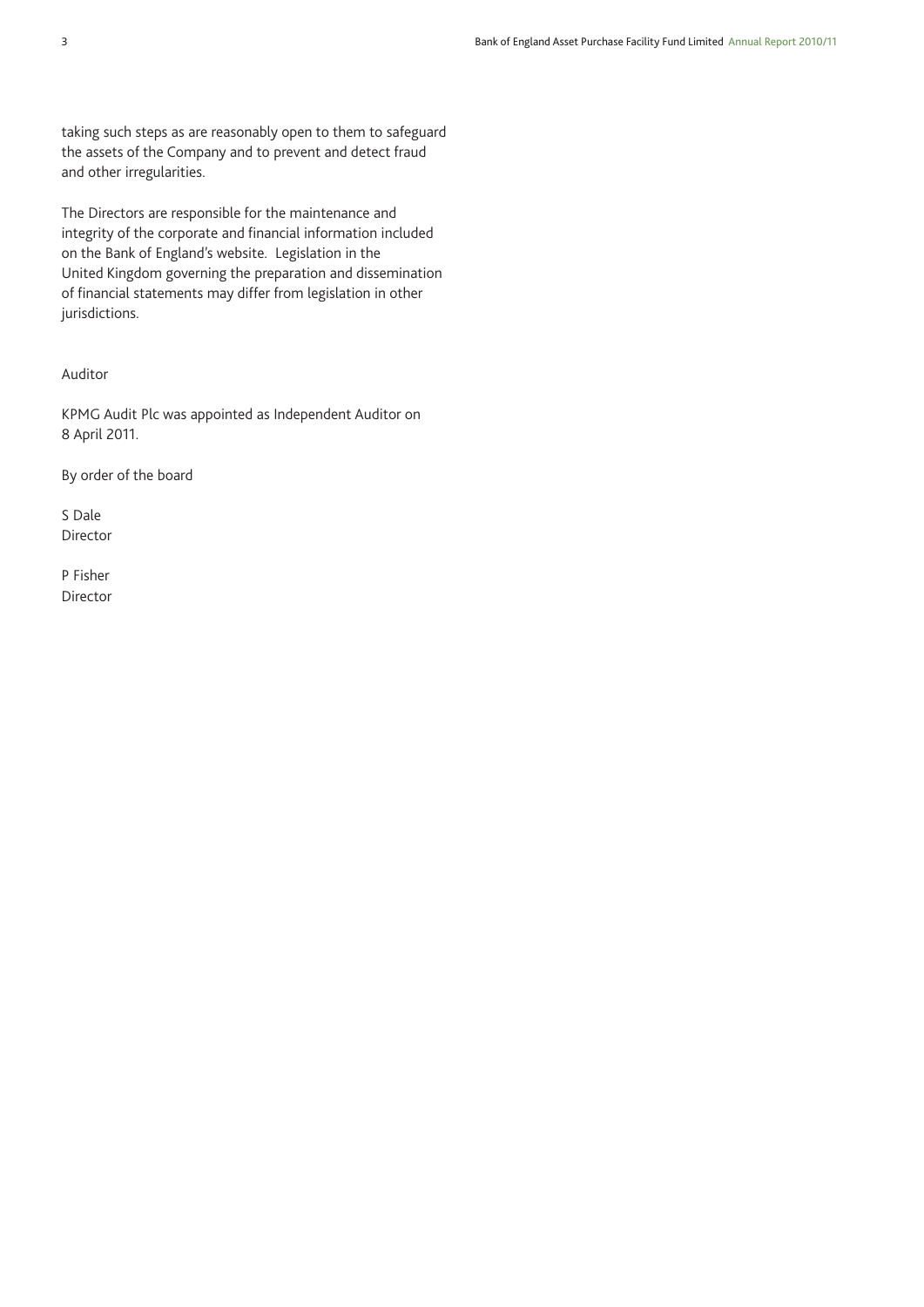### **Independent Auditor's Report to the members of Bank of England Asset Purchase Facility Fund Limited**

We have audited the financial statements of Bank of England Asset Purchase Facility Fund Limited ('the Company') for the year ended 28 February 2011 set out on pages 5–14. The financial reporting framework that has been applied in their preparation is applicable law and International Financial Reporting Standards (IFRSs) as adopted by the EU.

This report is made solely to the Company's members, as a body, in accordance with Chapter 3 of Part 16 of the Companies Act 2006. Our audit work has been undertaken so that we might state to the Company's members those matters we are required to state to them in an auditor's report and for no other purpose. To the fullest extent permitted by law, we do not accept or assume responsibility to anyone other than the Company and the Company's members, as a body, for our audit work, for this report, or for the opinions we have formed.

#### **Respective responsibilities of directors and the auditor**

As explained more fully in the Directors' Responsibilities Statement set out on pages 2–3, the Directors are responsible for the preparation of the financial statements and for being satisfied that they give a true and fair view. Our responsibility is to audit the financial statements in accordance with applicable law and International Standards on Auditing (United Kingdom and Ireland). Those standards require us to comply with the Auditing Practices Board's (APB's) Ethical Standards for Auditors.

#### **Scope of the audit of the financial statements**

A description of the scope of an audit of financial statements is provided on the APB's website, available at www.frc.org.uk/apb/scope/UKNP.

#### **Opinion on financial statements**

In our opinion the financial statements:

- give a true and fair view of the state of the Company's affairs as at 28 February 2011 and of its result attributable to equity holders for the year then ended;
- have been properly prepared in accordance with IFRSs as adopted by the EU; and
- have been prepared in accordance with the requirements of the Companies Act 2006.

#### **Opinion on other matter prescribed by the Companies Act 2006**

In our opinion the information given in the Directors' Report for the financial year for which the financial statements are prepared is consistent with the financial statements.

### **Matters on which we are required to report by exception**

We have nothing to report in respect of the following matters where the Companies Act 2006 requires us to report to you if, in our opinion:

- adequate accounting records have not been kept, or returns adequate for our audit have not been received from branches not visited by us; or
- the financial statements are not in agreement with the accounting records and returns; or
- certain disclosures of Directors' remuneration specified by law are not made; or
- we have not received all the information and explanations we require for our audit.

#### **M StJ Ashley (Senior Statutory Auditor)**

**for and on behalf of KPMG Audit Plc, Statutory Auditor** Chartered Accountants 15 Canada Square Canary Wharf London E14 5GL 4 July 2011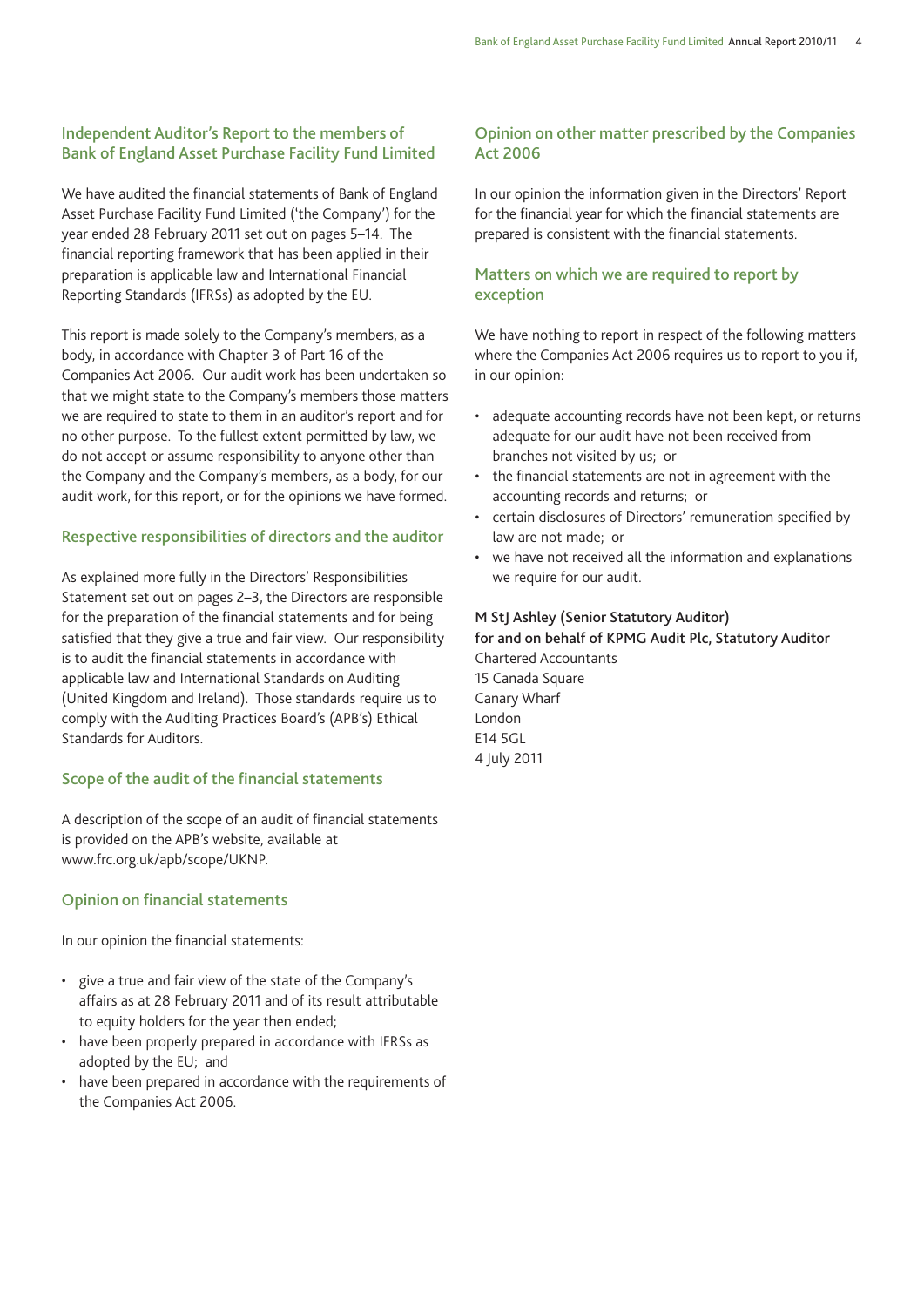# **Statement of Comprehensive Income for the year to 28 February 2011**

|                                                                                        | Note | 2011<br>Em                                    | 2010*<br>£m |
|----------------------------------------------------------------------------------------|------|-----------------------------------------------|-------------|
| Interest receivable and similar income                                                 | 4    | 44                                            | 8           |
| Net interest income<br>Net loss from financial instruments at fair value               |      | 44<br>(41)                                    | 8<br>(2)    |
| <b>Total income</b><br>Administrative expenses                                         | 6    | 3<br>(3)                                      | 6<br>(6)    |
| Profit before tax<br>Tax                                                               |      | $\qquad \qquad -$<br>$\overline{\phantom{0}}$ |             |
| Profit after tax and total comprehensive income attributable to<br>equity shareholders |      |                                               |             |

\*2010 covered the period from 30 January 2009 to 28 February 2010

# **Statement of Changes in Equity for the year to 28 February 2011**

There were no changes in equity during the year. The entire capital comprising 100 ordinary shares of £1 was issued, fully paid to the Governor and Company of the Bank of England on 30 January 2009.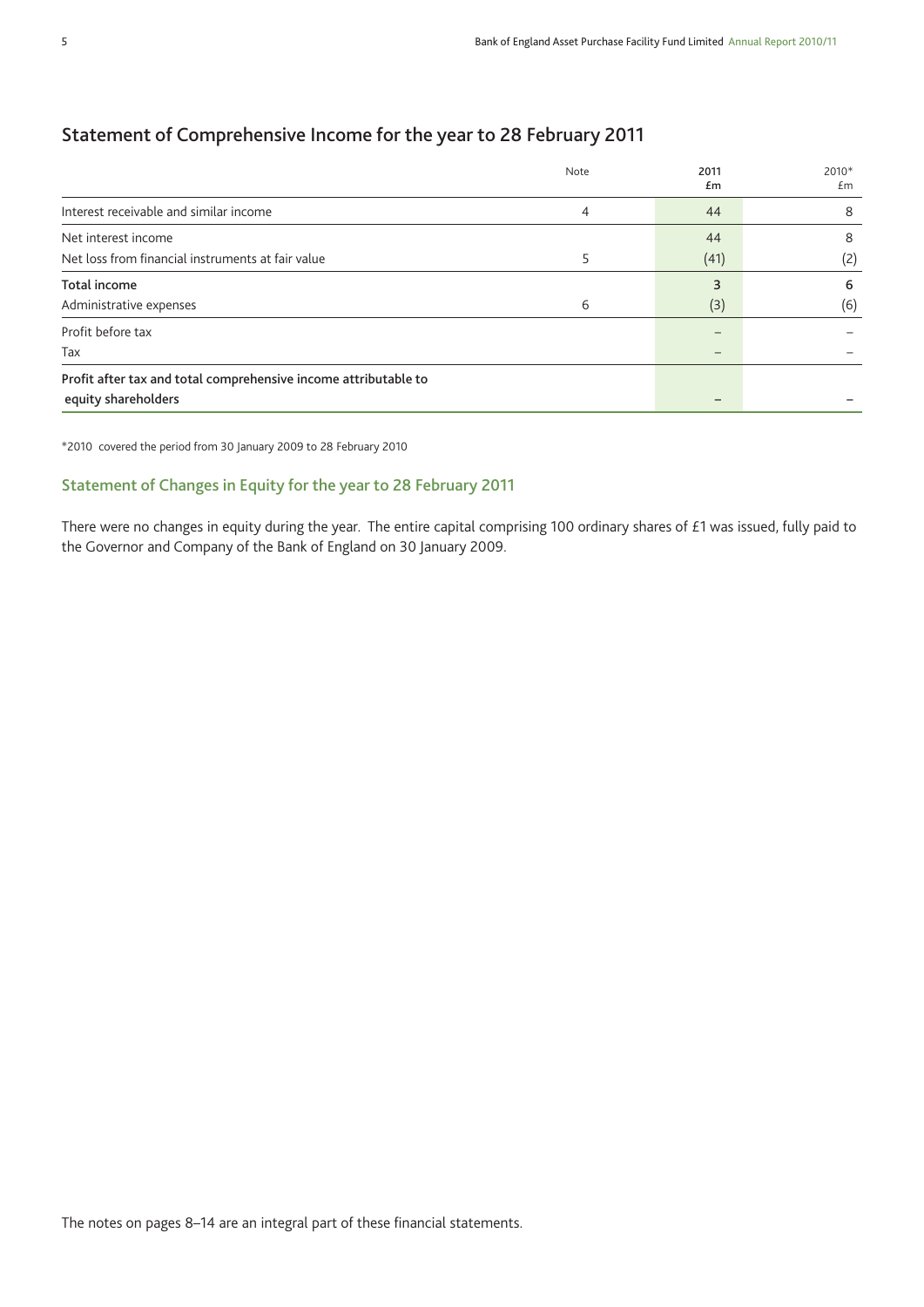# **Balance Sheet as at 28 February 2011**

|                                           | Note | 2011<br>£m | 2010<br>£m |
|-------------------------------------------|------|------------|------------|
| <b>Current assets</b>                     |      |            |            |
| Cash                                      | 7    | 11,784     | 3,761      |
| Due from HM Treasury under Indemnity      | 8    |            | 1,752      |
| Debt securities                           | 9    | 197,902    | 194,481    |
| Other assets                              | 10   | 3          | 7          |
| <b>Total assets</b>                       |      | 209,689    | 200,001    |
|                                           |      |            |            |
| <b>Current liabilities</b>                |      |            |            |
| Due to HM Treasury under Indemnity        | 8    | 9,832      |            |
| Loans and other borrowings                | 11   | 199,856    | 200,000    |
| Other liabilities                         | 12   | 1          | 1          |
| <b>Total liabilities</b>                  |      | 209,689    | 200,001    |
|                                           |      |            |            |
| <b>Equity</b>                             |      | -          |            |
| Capital                                   | 13   | -          |            |
| Retained earnings                         |      | -          |            |
| Total equity attributable to shareholders |      | -          |            |
|                                           |      | 209,689    | 200,001    |

The financial statements were approved by the board on 4 July 2011 and signed on its behalf by:

S Dale **P** Fisher

Director Director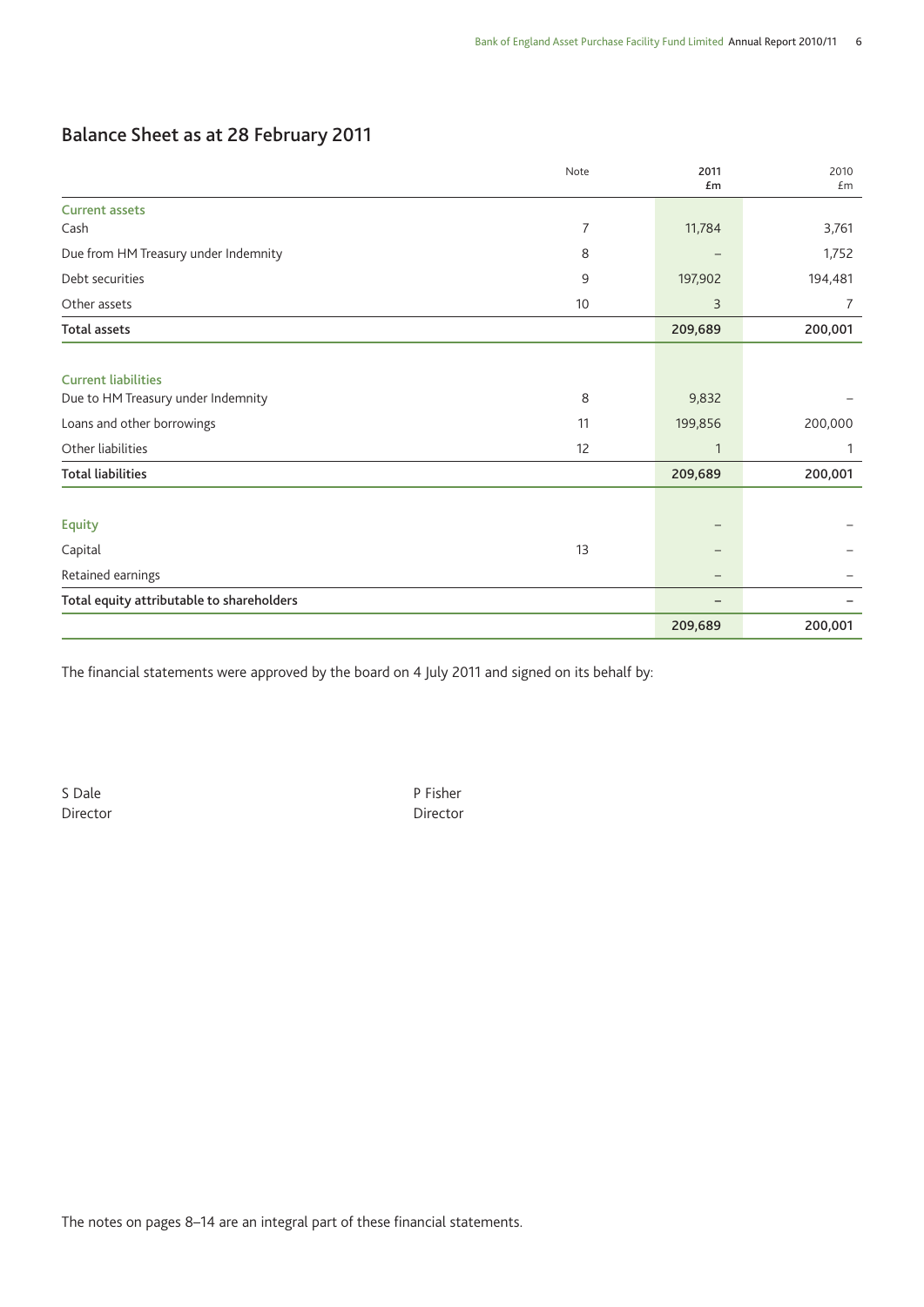# **Statement of Cash Flows for the year to 28 February 2011**

|                                                           | Note | 2011<br>£m | 2010<br>£m |
|-----------------------------------------------------------|------|------------|------------|
| Profit after tax and Indemnity                            |      |            |            |
| Adjustments:                                              |      |            |            |
| Interest income                                           |      | (44)       | (8)        |
| Changes in operating assets and liabilities:              |      |            |            |
| Due to/(from) HM Treasury                                 |      | 11,584     | (1,752)    |
| Debt securities                                           |      | (3,576)    | (194, 301) |
| Interest received                                         |      | 42         | 7          |
| Other assets                                              |      | 6          | (6)        |
| Other liabilities                                         |      |            | 1          |
|                                                           |      | 8,056      | (196, 051) |
| Net cash from operating activities                        |      | 8,012      | (196, 059) |
| <b>Cash flows from financing activities</b>               |      |            |            |
| Share capital                                             |      |            |            |
| Loans and other borrowings                                |      | (144)      | 200,000    |
| Net cash from financing activities                        |      | (144)      | 200,000    |
|                                                           |      |            |            |
| Net increase in cash and cash equivalents                 | 14   | 7,868      | 3,941      |
| Cash and cash equivalents at 1 March 2010/30 January 2009 | 14   | 3,941      |            |
| Cash and cash equivalents at 28 February                  | 14   | 11,809     | 3,941      |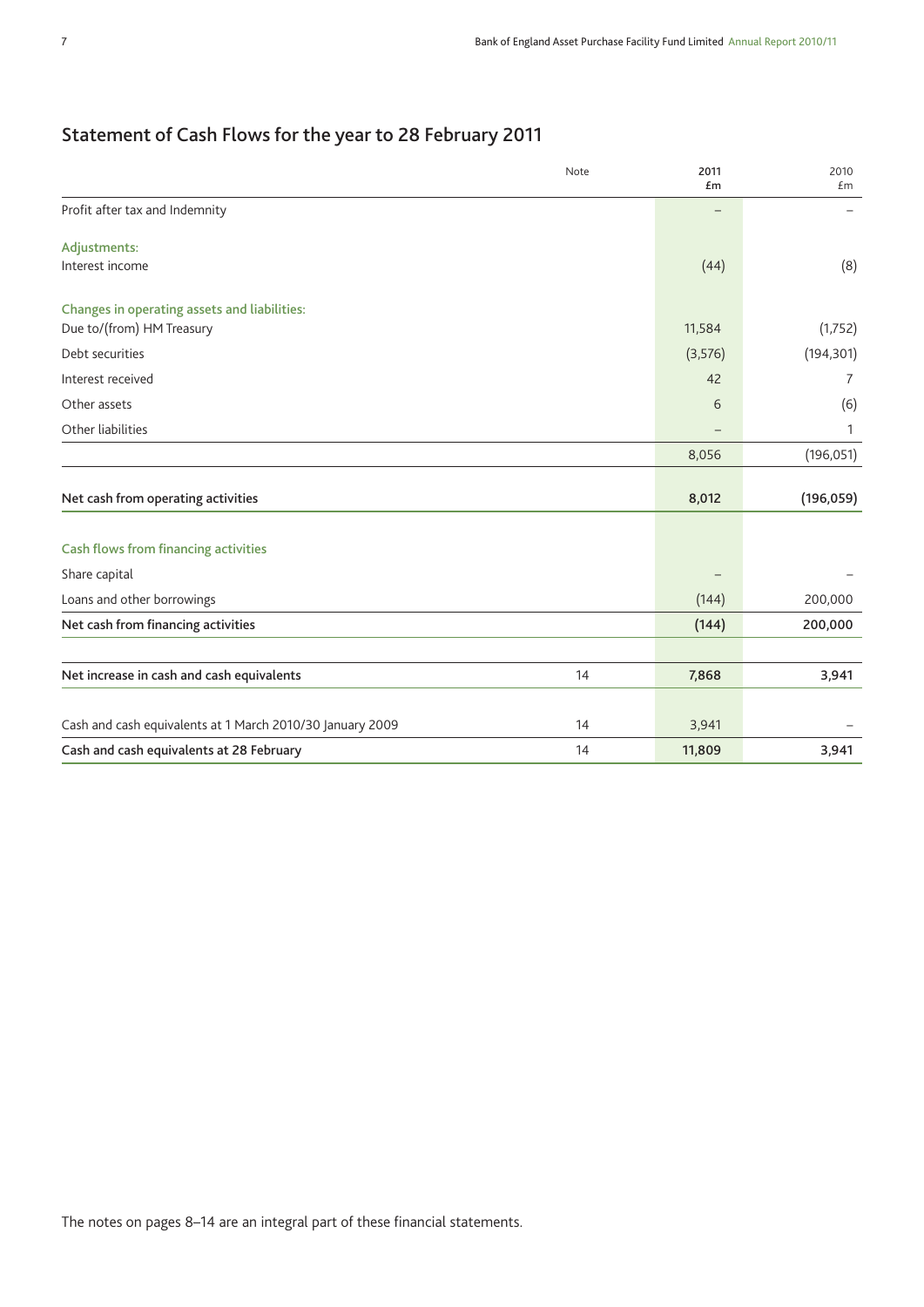## **Notes to the Financial Statements**

#### **1 Bases of preparation**

#### Form of presentation of the financial statements

The financial statements comprise the Statement of Comprehensive Income, the Balance Sheet, the Statement of Cash Flows, Statement of Changes in Equity and related notes.

The Company's financial statements have been prepared and approved by the Directors in accordance with requirements of International Financial Reporting Standards (IFRS) and interpretations of International Financial Reporting Interpretations Committee as adopted by the EU (together, 'adopted IFRS').

The financial accounts have been prepared on a going-concern basis, under the historical cost convention, as modified to include the revaluation of financial assets and liabilities that are held at fair value through profit or loss and in accordance with the Companies Act 2006 and applicable accounting standards.

The principal accounting policies applied in the preparation of the financial statements are set out below. These policies have been consistently applied.

#### **2 Accounting policies**

The following principal accounting policies have been applied consistently in the preparation of the financial statements.

No new standards have been applied in 2010/11.

In addition, the company has considered the potential effect of forthcoming EU adopted standards which have not been adopted in the financial statements; none of these is expected to materially impact BEAPFF Ltd.

#### a) Functional and presentational currency

The financial statements are presented in sterling, which is the Company's functional and presentational currency.

#### b) Financial instruments: financial assets and liabilities designated at fair value through the profit or loss

*i) Classification* The Company designates certain assets and liabilities at fair value through profit or loss to eliminate or significantly reduce the accounting mismatch that would otherwise arise from measuring financial assets and liabilities, or recognising gains or losses on them in the profit and loss account, on different bases. Such assets and liabilities are debt securities, the Indemnity and loans and other borrowings. The fair value designation is made on initial recognition and is irrevocable.

*ii) Initial recognition of financial instruments* Financial instruments are initially recognised at fair value through, and transaction costs are immediately recognised in, profit or loss. Financial securities are recognised/(derecognised) on the date the Company commits to purchase/(sell) the instrument (trade date accounting), the loan from the Bank of England is recognised on a settlement date basis.

if it is a measurement measurement of the subsequenties.<br>Gains and losses arising from changes in the fair value of assets classified at fair value through profit or loss are included in the Statement of Comprehensive Income in the period in which they arise.

The fair values of quoted investments in active markets are based on current bid prices. In other cases, the Bank establishes fair value by using appropriate valuation techniques. The policy for establishing fair values of securities in non-active markets is described in note 3 'Significant accounting estimates and judgements in applying accounting policies' below.

#### c) HM Treasury Indemnity

The Company's operations are fully indemnified for loss by HM Treasury and in return any surplus from these operations, after deduction of fees, operating costs and any tax payable is due to HM Treasury. This arrangement is accounted for as a derivative under IAS 39 as it contains contractual obligations and rights as regards to the transfer of cash at a future date and the value changes in respect of the underlying assets and liabilities of the Company. As such, the Indemnity is fair valued on the basis of the difference between the fair value of the Company's assets and liabilities.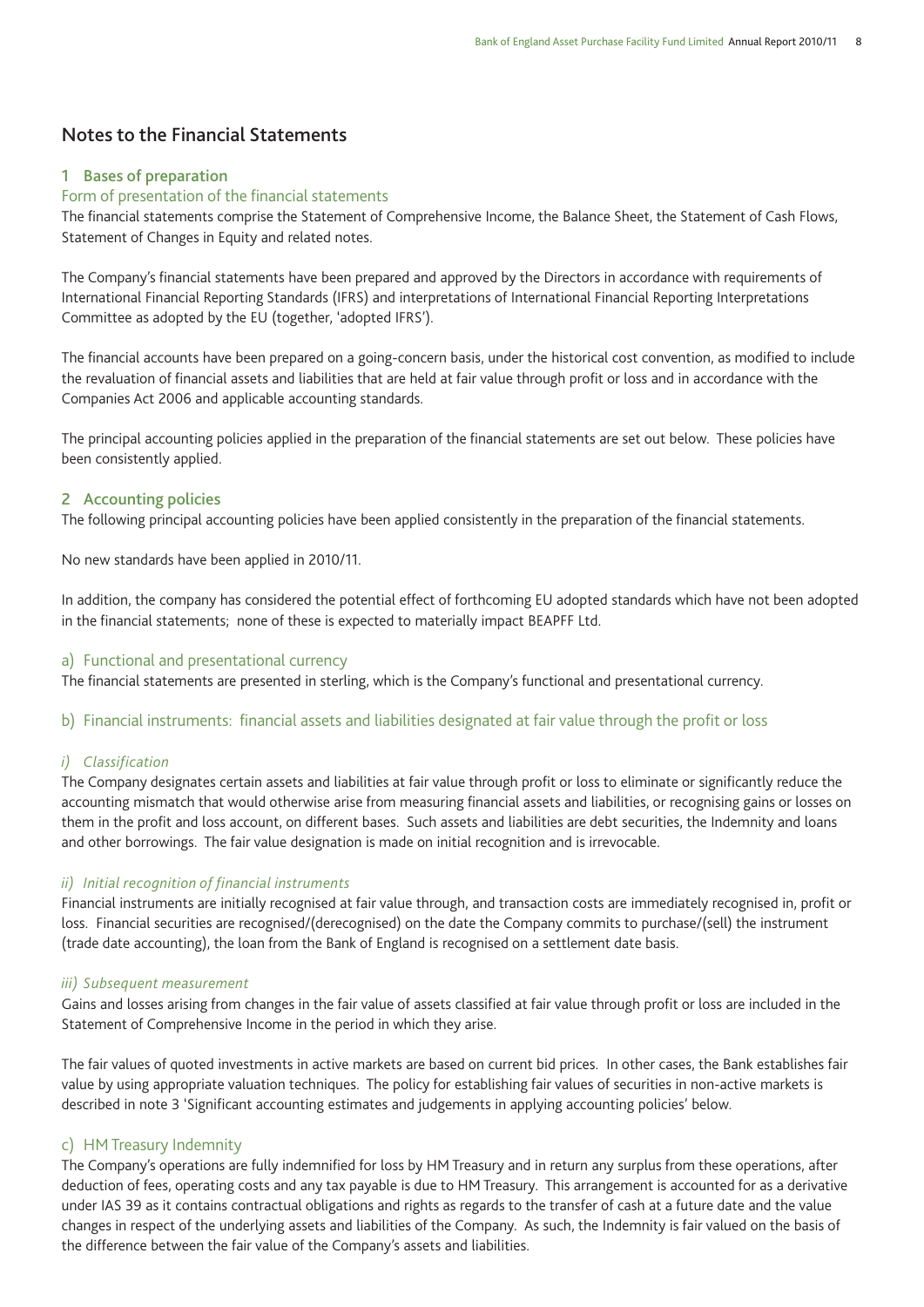#### d) Cash and cash equivalents

For the purposes of the Statement of Cash Flows, cash and cash equivalents comprise balances with less than three months' maturity from the date of acquisition, consisting of cash and commercial paper.

#### e) Equity capital

The entire equity capital comprising 100 £1 ordinary shares is held by the Governor and Company of the Bank of England.

#### **3 Significant accounting estimates and judgements in applying accounting policies**

The Company makes estimates and assumptions that affect the reported amounts of assets within the financial statements. Estimates and judgements are continually evaluated and are based on historical experience and other factors, including expectations of future events that are believed to be reasonable under the circumstances.

#### a) Fair value in non-active markets

Where possible, the Company uses a market price to value securities. Where no such market price exists, principally in relation to the Indemnity, the Company uses a model designed to deliver a price that is as close as possible to what a market price would be had such a price existed.

#### **4 Interest receivable and similar income**

|                                                              | 2011<br>Em | 2010<br>£m |
|--------------------------------------------------------------|------------|------------|
| On cash                                                      | 44         | 8          |
| 5 Net loss from financial instruments at fair value          |            |            |
|                                                              | 2011       | 2010       |
|                                                              | Em         | £m         |
| Net loss on changes in fair value from financial instruments | (41)       | (2)        |
| 6 Administrative expenses                                    |            |            |
|                                                              | 2011       | 2010       |
|                                                              | Em         | £m         |
| Management fee payable to Bank of England                    | (3)        | (6)        |

All staff costs are contained within the management fee charged by the Bank of England. The Directors have not received any emoluments in respect of their services to the Company during the year ended 28 February 2011 (2010: £nil).

|                                  | 2011<br>£000 | 2010<br>£000 |
|----------------------------------|--------------|--------------|
| <b>Audit fees:</b>               |              |              |
| Fees relating to current year    | 40           | 55           |
| Fees payable for other services: |              |              |
| Tax services                     | 3            | 42           |
| 7 Cash                           |              |              |
|                                  | 2011         | 2010         |
|                                  | £m           | £m           |
| Balance with the Bank of England | 11,784       | 3,761        |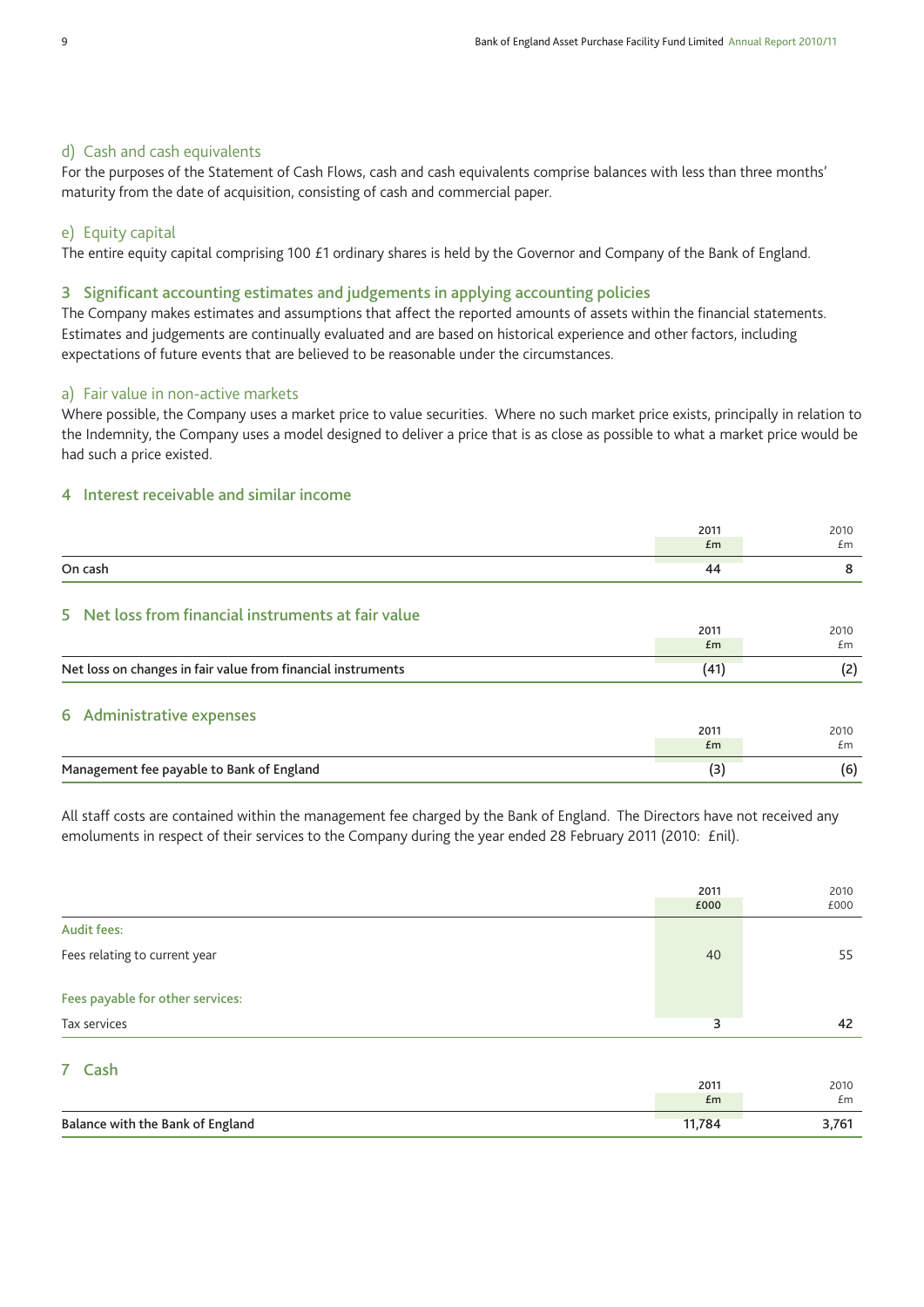| 8 Due (to)/from HM Treasury under Indemnity |         |       |
|---------------------------------------------|---------|-------|
|                                             | 2011    | 2010  |
|                                             | £m      | £m    |
| Due (to)/from HM Treasury under Indemnity   | (9.832) | ' 752 |

An Indemnity has been given by HM Treasury against any loss incurred by the Company and any profit made by the Company will be passed to HM Treasury. The Indemnity is valued on a marked-to-market basis (see note  $2(c)$ ).

#### **9 Debt securities**

|                          | 2011<br>£m               | 2010<br>Em |
|--------------------------|--------------------------|------------|
| Secured commercial paper | 25                       |            |
| Other commercial paper   | $\overline{\phantom{m}}$ | 180        |
| Gilts                    | 196,522                  | 192,768    |
| Corporate bonds          | 1,355                    | 1,533      |
| Total debt securities    | 197,902                  | 194,481    |

At 28 February 2011 securities held at fair value through profit or loss included cash and cash equivalents of £25 million (2010: £180 million).

As at 28 February 2011 gilts with a fair value of £1.2 billion were lent to the Debt Management Office (2010: £3.9 billion) (see note 17)

#### **10 Other assets**

|                               | 2011<br>£m                   | 2010<br>Em |
|-------------------------------|------------------------------|------------|
| Accrued interest              |                              |            |
| Items in course of settlement | $\qquad \qquad \blacksquare$ | 6          |
| Total other assets            |                              |            |

#### **11 Loans and other borrowings**

|                           | 2011<br>£m | 2010<br>Em |
|---------------------------|------------|------------|
| Loan from Bank of England | 199,856    | 200,000    |
| 12 Other liabilities      | 2011       | 2010       |

| Accrued expense |      |      |
|-----------------|------|------|
|                 | £m   | £m   |
|                 | 2011 | 2010 |

#### **13 Capital**

The entire capital comprising of 100 authorised, issued and fully paid ordinary shares of £1 is held by the Governor and Company of the Bank of England.

In view of the Indemnity from HM Treasury, the Company requires only nominal capital.

#### **14 Cash and cash equivalents**

|                                 | At 28 February 2010 |       | Cash flow | At 28 February 2011 |
|---------------------------------|---------------------|-------|-----------|---------------------|
|                                 | Note                | £m    | £m        | £m                  |
| Cash                            |                     | 3.761 | 8,023     | 11,784              |
| Debt securities                 |                     | 180   | (155)     | 25                  |
| Total cash and cash equivalents |                     | 3,941 | 7.868     | 11,809              |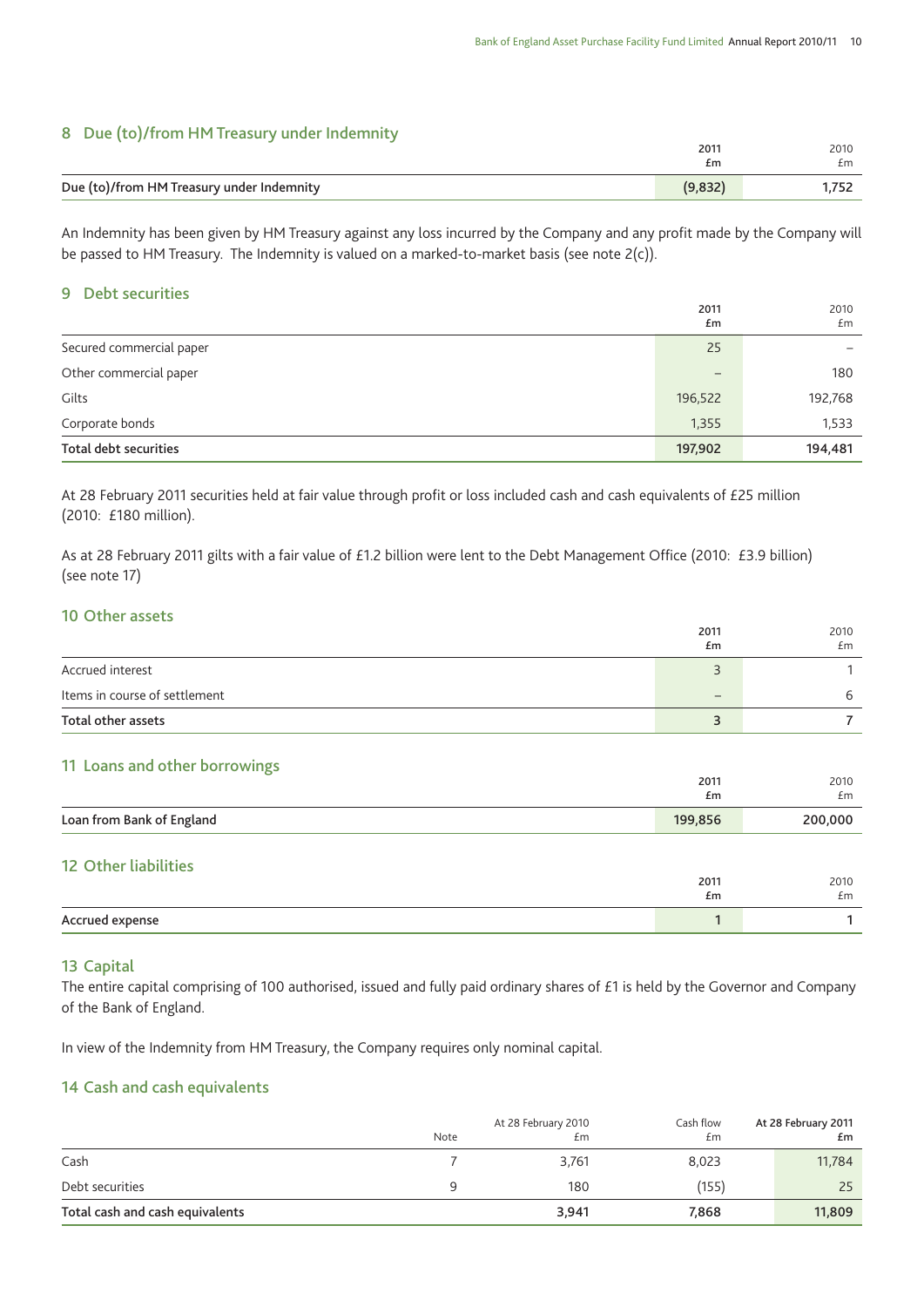#### **15 Contingent liabilities**

There were no contingent liabilities as at 28 February 2011 (2010: £nil).

#### **16 Financial risk management**

The Company's operations are fully indemnified for loss by HM Treasury, and any surplus for these operations after deduction of fees, operating costs and any tax payable are due to HM Treasury. As such, the Company is not exposed to financial risk, but manages credit risk and monitors market risk on HM Treasury's behalf. The Company does not face liquidity risk.

The governance arrangements to manage and monitor these risks are described in a control framework document (which sets out the controls and procedures for undertaking transactions, monitoring risk, accounting and making payments), reviewed and approved annually by the Directors. There is also a set of high-level risk standards applying to the Company agreed between HM Treasury and the Bank.

The Company's management seek to ensure that effective risk management processes exist for monitoring and managing risk, within clear risk policies. The Bank of England's Risk Management Division within the Markets Directorate is responsible for the development of the appropriate framework and for the management and monitoring of financial risks. The Market Strategy and Risk Operations Division is responsible for the implementation of the agreed risk framework, including reporting on credit, market and liquidity risk.

#### a) Credit risk

Credit risk is the risk of loss arising from the failure of a counterparty or issuer to meet its financial obligations to the Company. Credit risk in the Company's asset portfolio arises as a result of purchasing debt security instruments issued by the UK Government and investment-grade companies.

The Company's credit risk polices are those defined by the Bank. The Bank defines high-level credit risk parameters under which credit risk is monitored and controlled. Credit exposures to companies are controlled by a system of limits.

The tables below represents an analysis of debt securities and secured commercial paper by credit risk groupings, based on external rating agency designation or equivalent at 28 February 2011 with prior year comparatives:

| credit risk groupings or debt securities | 2011<br>£m        | 2010<br>£m        |
|------------------------------------------|-------------------|-------------------|
| AAA                                      | 196,522           | 192,768           |
| AA                                       | 94                | 120               |
| $\mathsf A$                              | 543               | 608               |
| <b>BBB</b>                               | 718               | 805               |
| A1/P1/F1                                 | 25                | $\qquad \qquad -$ |
| A2/P2/F2                                 | $\qquad \qquad -$ | 155               |
| A3/P3/F3                                 | $\qquad \qquad -$ | 25                |
| Total                                    | 197,902           | 194,481           |

#### Credit risk groupings of debt securities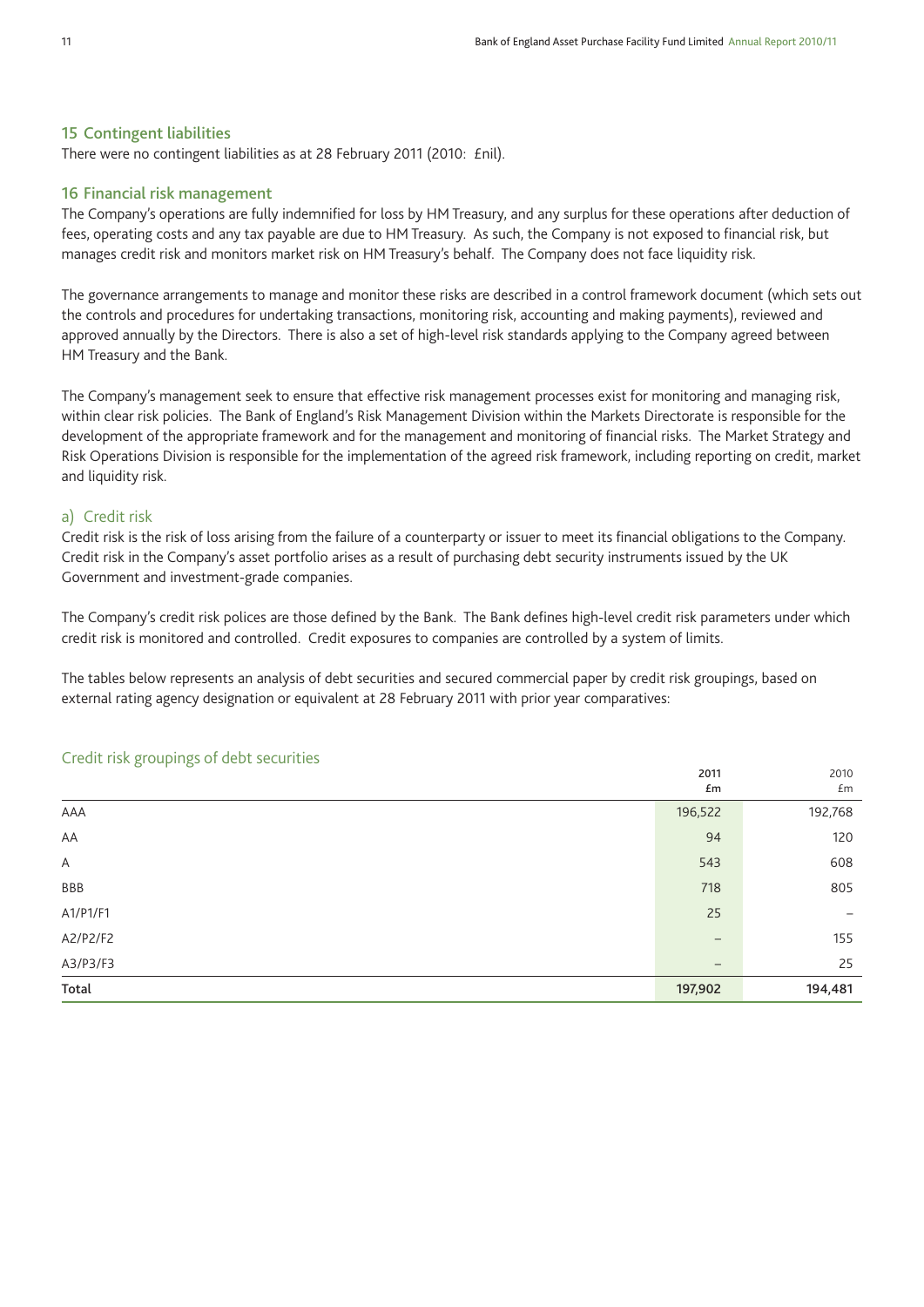### Sector concentration of assets

|                               | 2011<br>£m        | 2010<br>£m |
|-------------------------------|-------------------|------------|
| Debt securities               |                   |            |
| UK Government debt securities | 196,522           | 192,768    |
| Corporate bonds               | 1,355             | 1,533      |
| Secured commercial paper      | 25                |            |
| Other commercial paper        | $\qquad \qquad -$ | 180        |
|                               | 197,902           | 194,481    |

#### b) Market risk

Market risk is defined as the risk of loss as a result of changes in market risk factors. These include interest rates, foreign exchange rates, commodity prices and credit spreads. Market risk in the Company's asset portfolio arises as a natural consequence of its policy objectives, principally through the repricing of its assets as a result of changes in market interest rates.

The Company monitors interest rate risk in the form of 'delta', which is the change in valuation from a 1 basis point increase in market interest rates. The delta at 28 February 2011 was £172 million (2010: £177 million).

The Company also undertakes stress tests on the Company's operations, the results of which are reported to management alongside the delta measure.

#### c) Liquidity risk

Liquidity risk is the risk of encountering difficulty in meeting obligations associated with financial liabilities that are settled by delivering cash or another financial asset. The Company does not face liquidity risk. Upon receipt of notification of the Company's intention to draw down under the loan, the Bank of England is required to make the advance, provided that the request is within authorised limits. The Bank may only obtain repayment with the agreement of the Company. The loan is ultimately repayable on termination of the Company's operations.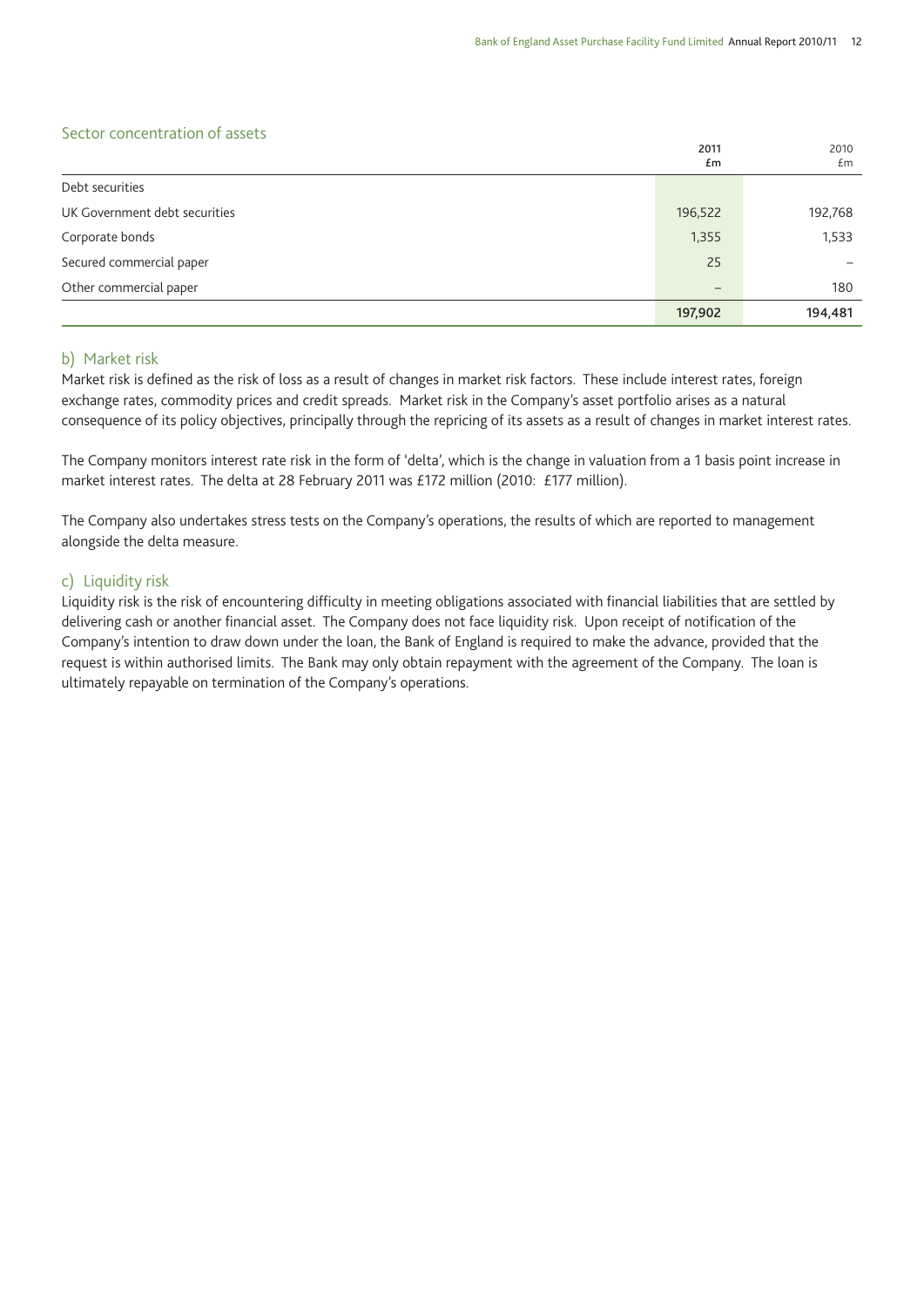#### d) Fair value

The table below shows financial instruments carried at fair value by valuation method.

#### **As at 28 February 2011**

|                                      | Level 1<br>£m | Level 2<br>£m | Total<br>£m |
|--------------------------------------|---------------|---------------|-------------|
| <b>Assets</b>                        |               |               |             |
| Debt securities                      | 197,877       | 25            | 197,902     |
| <b>Liabilities</b>                   |               |               |             |
| Due to HM Treasury under indemnity   | -             | 9,832         | 9,832       |
| Loans and borrowings                 | -             | 199,856       | 199,856     |
| As at 28 February 2010               |               |               |             |
|                                      | Level 1<br>£m | Level 2<br>£m | Total<br>£m |
| <b>Assets</b>                        |               |               |             |
| Due from HM Treasury under Indemnity |               | 1,752         | 1,752       |
| Debt securities                      | 194,301       | 180           | 194,481     |
| <b>Liabilities</b>                   |               |               |             |
| Loans and borrowings                 |               | 200,000       | 200,000     |

There have been no transfers between levels in the year.

Level 1: Valued using unadjusted quoted prices in active markets for identical financial instruments.

Level 2: Valued using techniques where all the inputs that have a significant impact on the valuation are based on observable market data. These categories of instruments comprise: secured and unsecured commercial paper, discounted using the overnight index swap curve plus a credit spread; the Indemnity to/(from) HM Treasury, calculated as the difference between the fair value of the assets and liabilities of the Company; and the loan from the Bank of England to the Company, effectively discounted at Bank Rate.

Level 3: Valued using techniques where at least one input that could have a significant impact on the valuation is not based on observable market data. No assets or liabilities held by the Company have been valued on this basis.

In the balance sheet the carrying value of cash, other assets and other liabilities approximates to the fair value.

#### **17 Collateral**

At 28 February 2011 the Bank held securities with a fair value of £1.2 billion (2010: £3.9 billion) as collateral for gilts lent by the Company to the Debt Management Office with a face value of £1.2 billion (2010: £3.9 billion).

#### **18 Related party transactions**

The Company has related party transactions with its shareholder, the Bank of England, and other related parties.

#### The Bank of England

As at 28 February 2011 the Company had borrowed £199.9 billion (2010: £200.0 billion). Interest on this loan amounted to £999.7 million (2010: £626.4 million).

In the year £3.4 million administrative fees have been charged by the Bank of England (2010: £6.0 million).